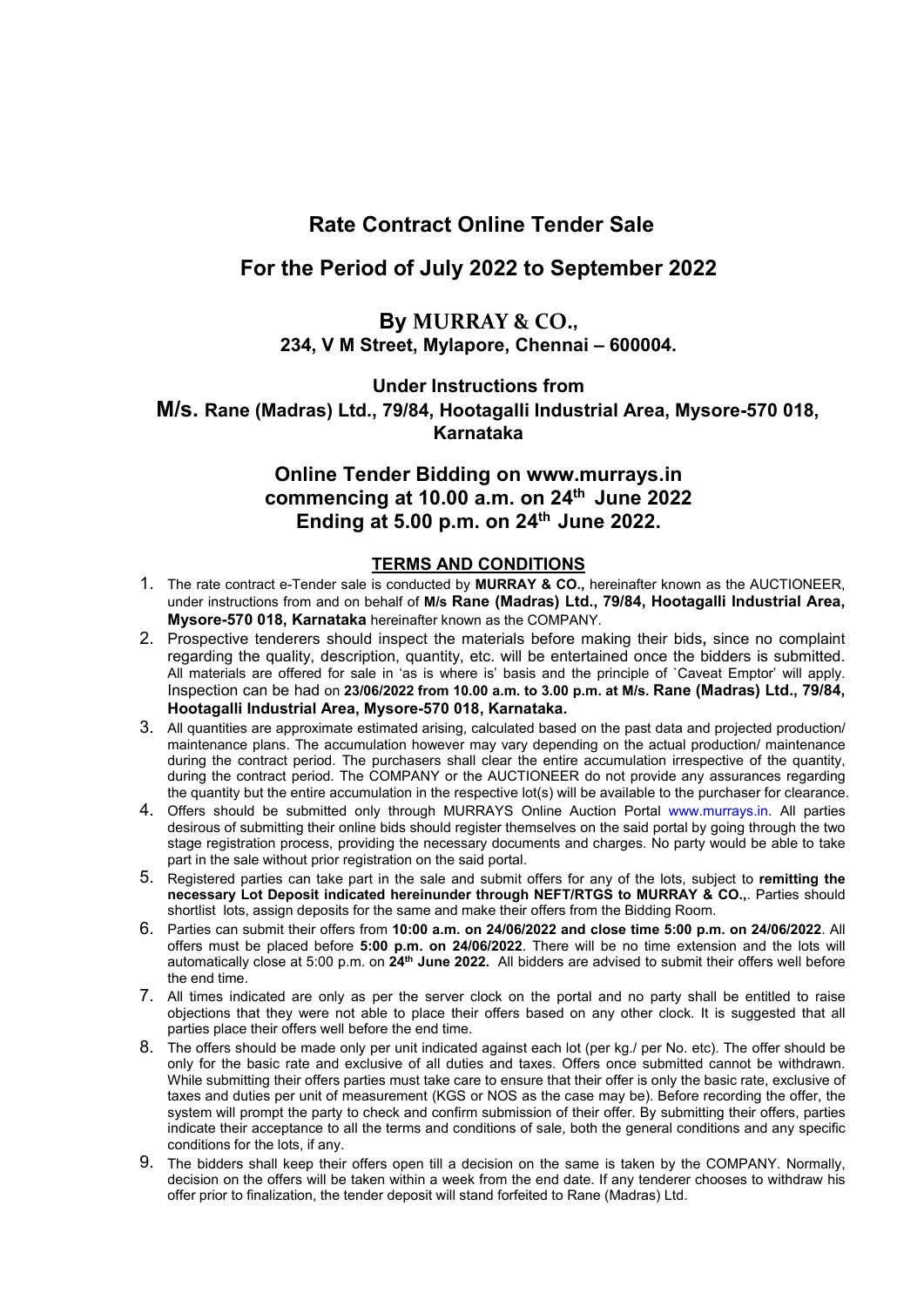- 10. The COMPANY reserves the right to accept or reject any tenderwithout assigning any reasons, to negotiate with any of the tenderers for improved rates and to award parallel contract to more than one party. In the case of a parallel contract, the parties will be allotted a time frame (first fortnight/ second fortnight) during which all the scrap arising in the lot should be cleared by them.
- 11. The tenderers whose offers are accepted by the COMPANY shall be the purchasers. The rates quoted by the purchasers and accepted by the COMPANY shall remain firm for entire duration of the contract.
- 12. The lot deposit paid by the purchaser will be retained as security deposit. The security deposit amount will not be adjusted towards the cost of the materials and will be returned after expiry of the contract period without interest, unless the security deposit is forfeited to the COMPANY, due to any default by the purchaser under these presents, during the contract period.
- 13. The quantity declared is only an approximate estimate of the arising anticipated for the contract period. The COMPANY reserves the right to amend the quantities at any time during the contract period. Such amendments if any, will supercede the allotment made.
- 14. The purchaser shall periodically check with the COMPANY regarding accumulation of scrap materials allotted to him. The COMPANY or the AUCTIONEERS may also intimate the purchaser as and when they are required to clear the materials. The purchaser shall within 5 days from the date of receipt of the intimation or by the date stipulated in the Sale Order, arrange to pay the sale value together with taxes & levies at **Rane (Madras) Ltd.,payable at Mysore.**Information conveyed to the representative of the purchaser over the telephone or in writing to the address given, shall be deemed as intimation given to the purchaser and no claim for non-receipt of sale order or otherwise shall be accepted as a reason for non-payment within the stipulated time. If the purchaser delays in making payment within the stipulated time, the COMPANY may at its discretion permit extension of time for payment, subject to the purchaser paying penal interest at the rate of 1% on value, per day of default along with the value and all levies.
- 15. In addition to the balance sale value, GST, the purchaser shall also pay TCS at the applicable rate as provided under Sec.206 C of the Income Tax Act.
- 16. Invoices will be raised by the COMPANY only in the name given in the online portal. Under no circumstances will requests for raising invoices in favour of parties other than the tenderer be considered.
- 17. The rates of GST & TCS indicated, are applicable as on date. GST & TCS as applicable at the time of delivery shall be payable extra, along with the sale value. including changes to GST system, shall be borne by the purchaser. The purchaser shall not be entitled to claim rebate or relief on the basic price, in the event of any changes in government taxes or levies.
- 18. The materials paid for as per the clauses above should be removed from the factory premises at ;the purchaser's own cost within 7 days from the date of intimation or within the date stipulated in the sale advice. If the purchaser fails to remove the materials within the time specified, the COMPANY may permit extension of time to clear the materials, subject to the purchaser paying ground rent at the rate of 1% on value, per day of default.
- 19. The purchaser shall arrange for workmen at his own cost for loading the scrap materials on to the lorries. All tools required for loading such as shovels etc shall be brought by the purchaser. The vehicle should report for clearance before 8 a.m. and loading should be completed before 4 p.m. The purchaser, his workmen and transporters shall observe the rules and regulations of the COMPANY in regard to entry or exit from the COMPANY, safety, etc., All loadmen & labourers should wear only formals (Pant & shirt), safety shoes and gloves while entering the factory and working inside the factory. No Jean pants allowed. The purchaser shall provide all personal protective and safety equipments to the labourers engaged by him and shall not be entitled to claim the same from the COMPANY. The driver ofthe vehicle should have a valid license and the vehicle should have a valid PU certificate which has to be shown at the time of entering the factory premises. It is the responsibility of the purchaser to ensure that there is no spillage of materials within and outside the factory. Any such unavoidable spillage must be cleaned & the place kept tidy before leaving the factory.
- 20. In case of any of the scrap materials need to be gas-cut before loading on to the vehicle, the purchaser shall obtain prior permission for the same from the COMPANY. All safety regulations of the COMPANY are to be adhered to while cutting the materials. All materials required for cutting and loading should be brought by the purchaser, after obtaining prior permission for the same
- 21. The purchaser shall clear the entire accumulations of scrap as and when instructed by Rane (Madras) Ltd., irrespective of the quantity. The COMPANY does not assure full lorry/ van loads of material at any point in time and the purchaser shall not be entitled to decline/ delay taking delivery on account of sufficient accumulation not being available.